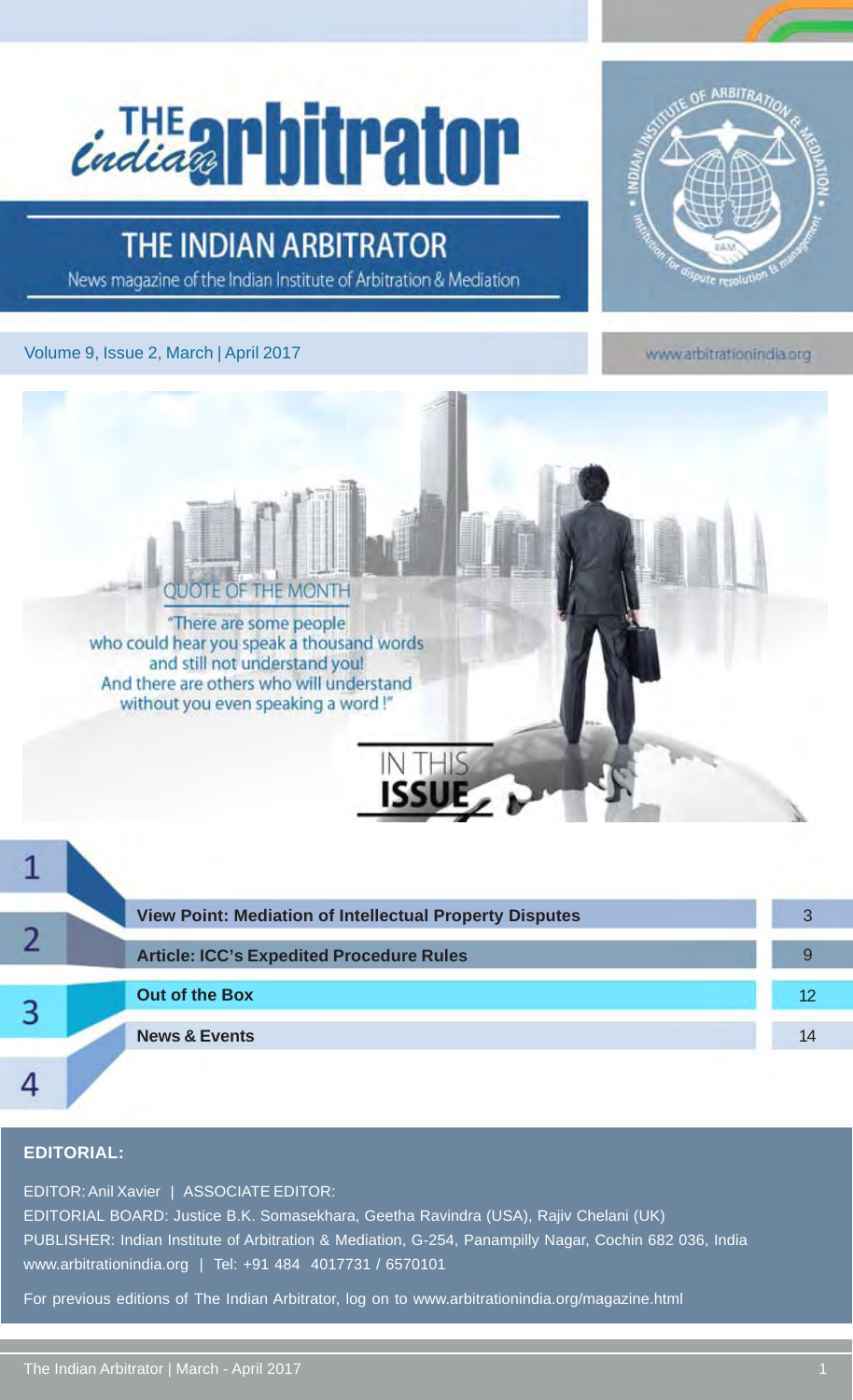### **Editor's Note**



*As discussed in the previous edition, this is the year of the Global Pound Conference series, happening all over the world! GPC is the only conference which allows the participants to express their views, concerns, opinions and ideas about the way justice is delivered and as to how it could be improved. So as an Indian professional, academician or business person, GPC is an opportunity to make a real impact in helping to shape the future of commercial dispute resolution! If you have never been to India, GPC India is a great opportunity to visit one of the world's most ancient surviving civilizations. A country which is so vast and brimming with activities, GPC is an option to meet with professionals, business groups and institutions! GPC India is happening in May 2017.*

*Welcome to GPC India!*

Anil Xavier

The views expressed by the authors do not necessarily represent those of the publisher. The publisher makes all reasonable effort to ensure that the information provided is accurate, but does not guarantee or warranty accuracy, validity, completeness or suitability of the contents for any purpose. The information contained in this publication should not form the basis of any decision as to a particular course of action; nor should it be relied upon as a legal advice or regarded as a substitute for a detailed legal advice in individual case. Under no circumstances shall the publisher be liable for any direct, incidental, special and consequential loss and damage that results from the readers' reliance or non-reliance of information provided in this publication. The copyright of this publication vests solely and exclusively with the publisher and no part may be reproduced or transmitted by any process or means without prior written permission of the Indian Institute of Arbitration & Mediation. The information provided in this publication is as of date of publication, however many of the articles or contents might have been written earlier and may not cover the most recent developments.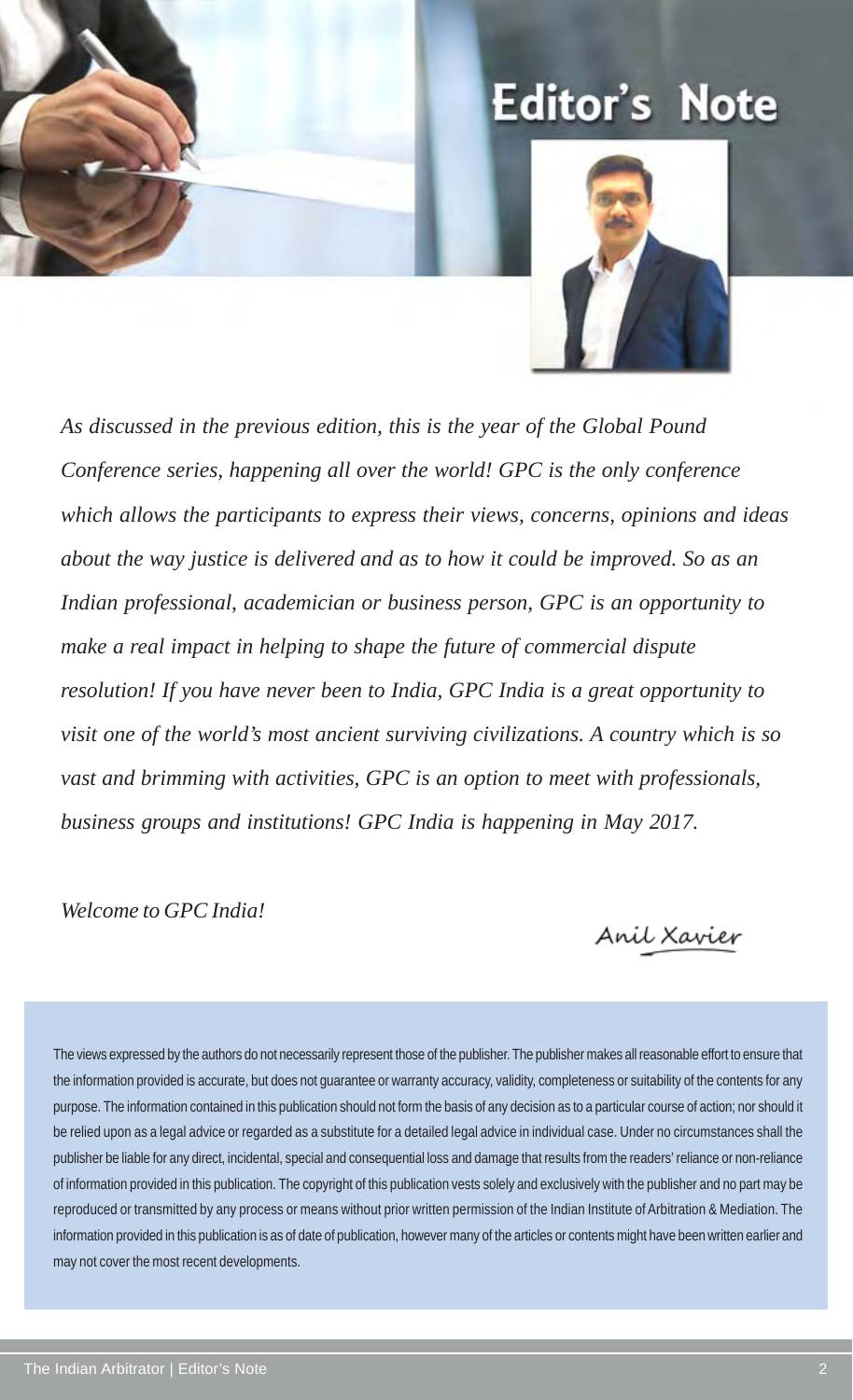### **VOEW POONT**

### MEDIATION OF INTELLECTUAL PROPERTY DISPUTES : TACTICS AND STRATEGIES

### HESHA ABRAMS

*Mediation and negotiation of IP matters is more like a chess game. Grandmasters have the ability to think 10 moves ahead, seeing the entire game board and looking at all the machinations and possible outcomes. In copyright, trademark, and trade-secret cases, timing is crucial. Coming to the table early rewards a party with nimble positioning options and potential business solutions. Mediation of IP disputes can be very similar to the resolution of other types of complex litigation. However, there are a number of important distinctions specific to IP cases that concern timing and strategy of case resolution.*

 $\bf M$ ediation of Intellectual Property (IP) disputes can be very similar to the resolution of other types of complex litigation. However, there are a number of important distinctions specific to IP cases, and patent cases in particular, that concern timing and strategy of case resolution. Naturally, achieving optimum case efficiency and a resolution for your client's maximum benefit are the primary (and obvious) desired outcomes. I've written this chapter in a more conversational style to invite the reader into the strategic world of deal mediation.

Simplistically, in any mediation, defendants want to get out as cheaply as they can, while plaintiffs want to extract as much as they can. This is not a pretty, touchy-feely, win-win problem-solving picture, but it is realistic and a pragmatic view of the pond in which we swim.

Interestingly, in over 30 years of mediating, I have found that logic, reason, and rationale are usually the poorest choices you can use as negotiating or mediating strategies. This is counterintuitive and sounds absurd, but it is a typical human reaction.

All parents think that their child is the smartest, most athletic, or best looking child in school and . . . that's not usually the case. Will you ever convince them of that? It's a fool's errand. You're not going to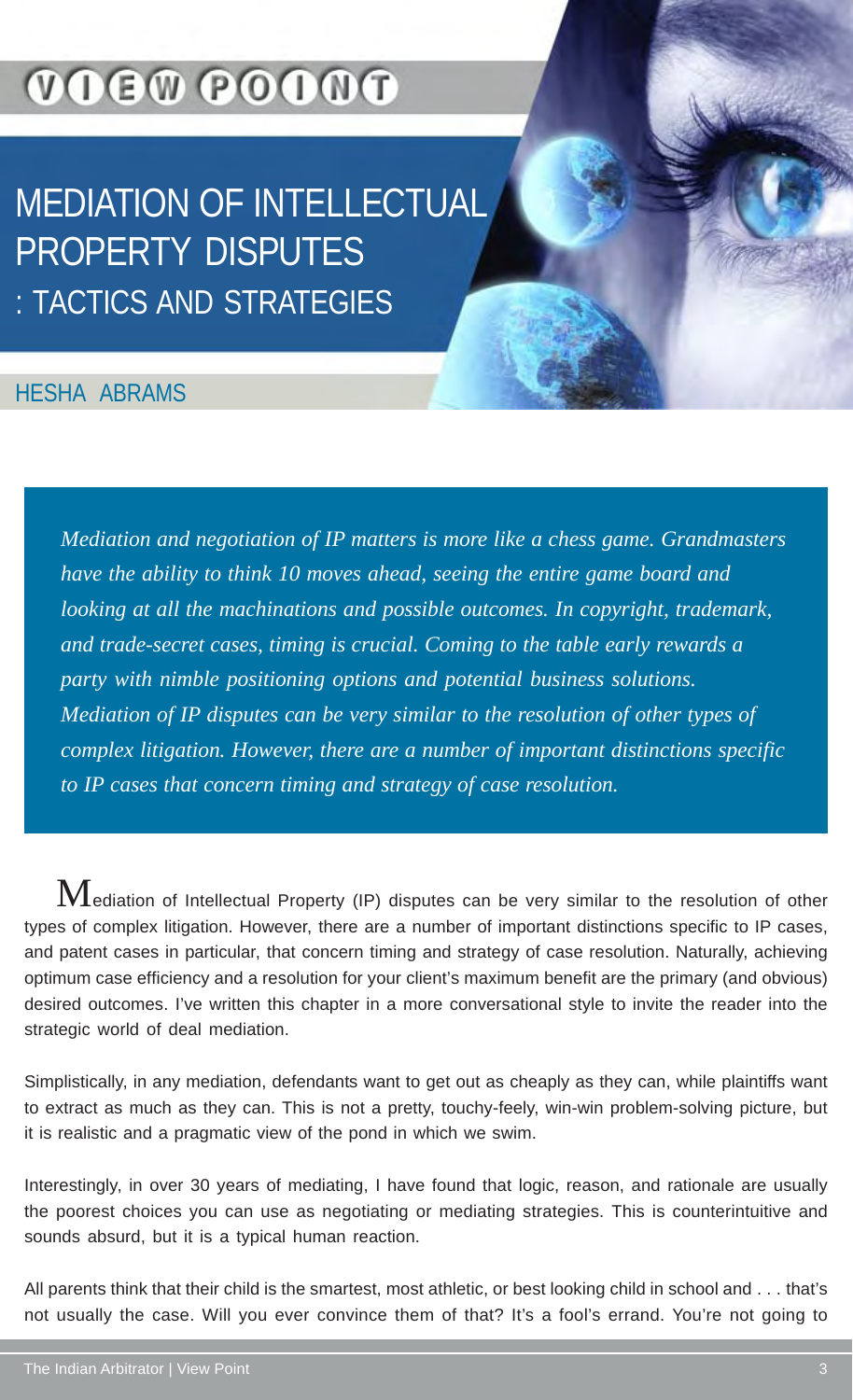convince people that their analysis is wrong, that their position is misplaced or unfounded, or that they have failed to consider or weigh a particular piece of prior art (i.e., prior patents or technology) correctly. This is particularly so in IP matters, where you have extremely bright counsel, who often have advanced degrees in highly technical areas.

The most enjoyable part of my work is being able to interact with the brightest of the bright. Since there are plenty of 5–4 decisions by the U.S. Supreme Court and 2–1 decisions by the Federal Circuit, what makes one view right? Victors write the history, and flawed analysis can certainly become law. The Supreme Court has had a recent history of reversing the Federal Circuit on several occasions. While clearly the judges of the Federal Circuit have more patent knowledge and experience, the law and/or standards are changed nonetheless. Being right on an issue does not necessarily mean you will win.

We soldiers in the trenches of IP resolution deal in the realm of the possible, not the optimum. I once had the president of a large manufacturing plant tell me that "best is the enemy of better." That is, unfortunately, a truism and can act as a barrier to a creative or pragmatic resolution.

#### **Of Chess, Strategy, and Timing**

I prefer to think of mediation and negotiation of intellectual-property matters as more of a chess game. It begins with a move, then a countermove, and then a move once again. Smart chess players think three moves ahead, with each move designed to provoke a particular move from their opponent. Grandmasters have the ability to think 10 moves ahead, seeing the entire game board and looking at all the machinations and possible outcomes.

"Strategy requires thought, tactics require observation," says Dutch Chess Grand Master Max Euwe. Taking the time to just observe reveals a treasure trove of information that can be strategically beneficial in the mediation game. There are several tactical moves you can make in devising a beneficial strategy to move the case where you want it to go.

Timing is an important factor. There are several time vortices where case resolution has optimal value. The first is in the pre-litigation stage. Depending on venue and declaratory judgment issues, it can be very advisable to meet with your opponent to ferret out the response to various respective positions and damage models, in order to see what potential business goals may be available. The goals are very fluid at this stage, and a lot of shaping can happen with the right mix of personalities, strategies, and creative-mediator suggestions and tactics.

I have settled a number of extremely complex matters very early in the game when it was tactically beneficial for the parties to do so. When spaghetti sauce drops on the counter, we can easily wipe it up with a sponge. If left overnight, we're scraping it off with a spatula! There are a myriad of opportunities available while the spaghetti sauce is still wet. Early in the game, positions have not hardened, business alliances may be possible before mortal enemies are declared, and whole-is-greater-than-the-sumof-its-parts options can be devised by clever mediators and counsel.

Business people like making business deals. Once something becomes "legal," it hardens, and joint projects, acquisition of assets, sales and collaboration become more difficult. Particularly in copyright,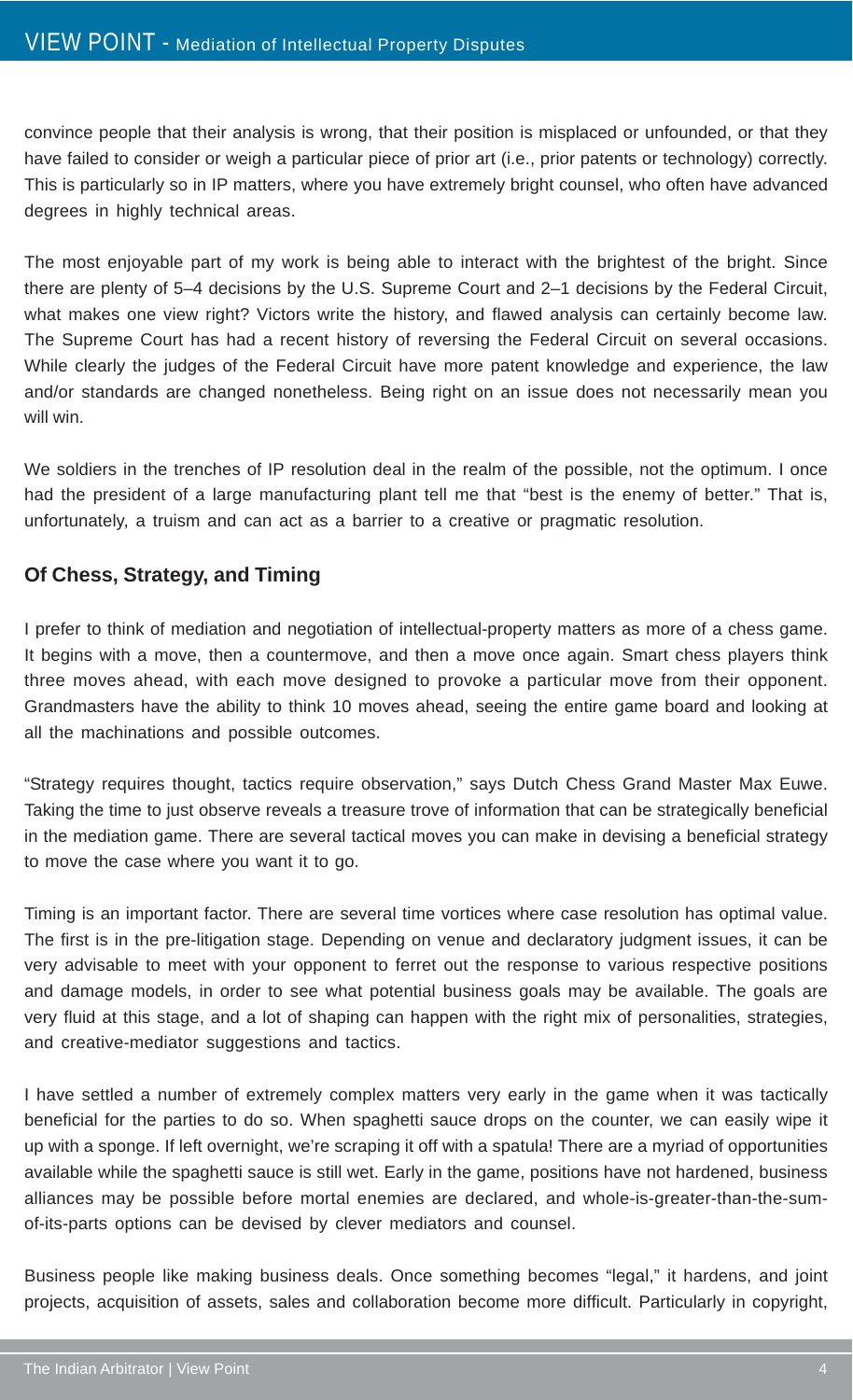trademark, and trade-secret cases, timing is crucial. Coming to the table early rewards a party with nimble positioning options and potential business solutions. This can be invaluable in structuring a deal. Patent cases can take advantage of this early exploration as well, but it is affected by the greater complexities involved and the disparities in expectations of perceived value. The mix of personalities heavily influences this early solution exploration process.

#### **The Markman Opportunity**

The second time vortex is after the suit is filed and initial *Markman* briefs have been exchanged, (or in a copyright, trade-secret, or trademark action, after initial discovery). You might surmise that after infringement contentions have been exchanged in a patent case, it would be a beneficial settlement moment. However, this is not usually the case. Often, at this time there is a shortage of information and party emotions run high, negatively impacting pragmatic settlement discussions. There are, of course, always exceptions to the rule, based on circumstances and personalities, which should be explored. After the *Markman* briefs are filed, and after the *Markman* hearing or ruling, the aperture of the case necessarily becomes narrowed.

Deciding to mediate early in the case, after *Markman* briefs, after the hearing, or after the ruling is a tricky matter. Frankly, it depends as much on the personality of counsel and the decision-making of the client as the hard facts of the controversy.

In my 30 plus years of mediating, I state one clear, unequivocal observation: Take the exact same facts and change the human beings around the table, and you have an entirely different game. Even in the highly sophisticated and intellectual world of IP litigation, human beings control the decisions, and we are psychological creatures.

Even though a very high percentage of matters are reversed at the Federal Circuit on claim construction, it is still a very expensive ticket to ride all the way to the Federal Circuit after a trial to get that review. So the aperture of the lens of a patent case, good, bad, or indifferent, is basically fixed for that trial after *Markman*.

### Interested to contribute Articles?

We would like to have your contributions. Articles should be in English. Please take care that quotations, references and footnotes are accurate and complete. Submissions may be made to the Journals Division, Indian Institute of Arbitration & Mediation, G-254, Panampilly Nagar, Cochin - 682 036 or editor@arbitrationindia.com.

Publication of the Article will be the discretion of IIAM and submissions made indicates that the author consents, in the event of publication, to automatically transfer this one time use to publish the copyrighted material to the publisher of the IIAM Journal.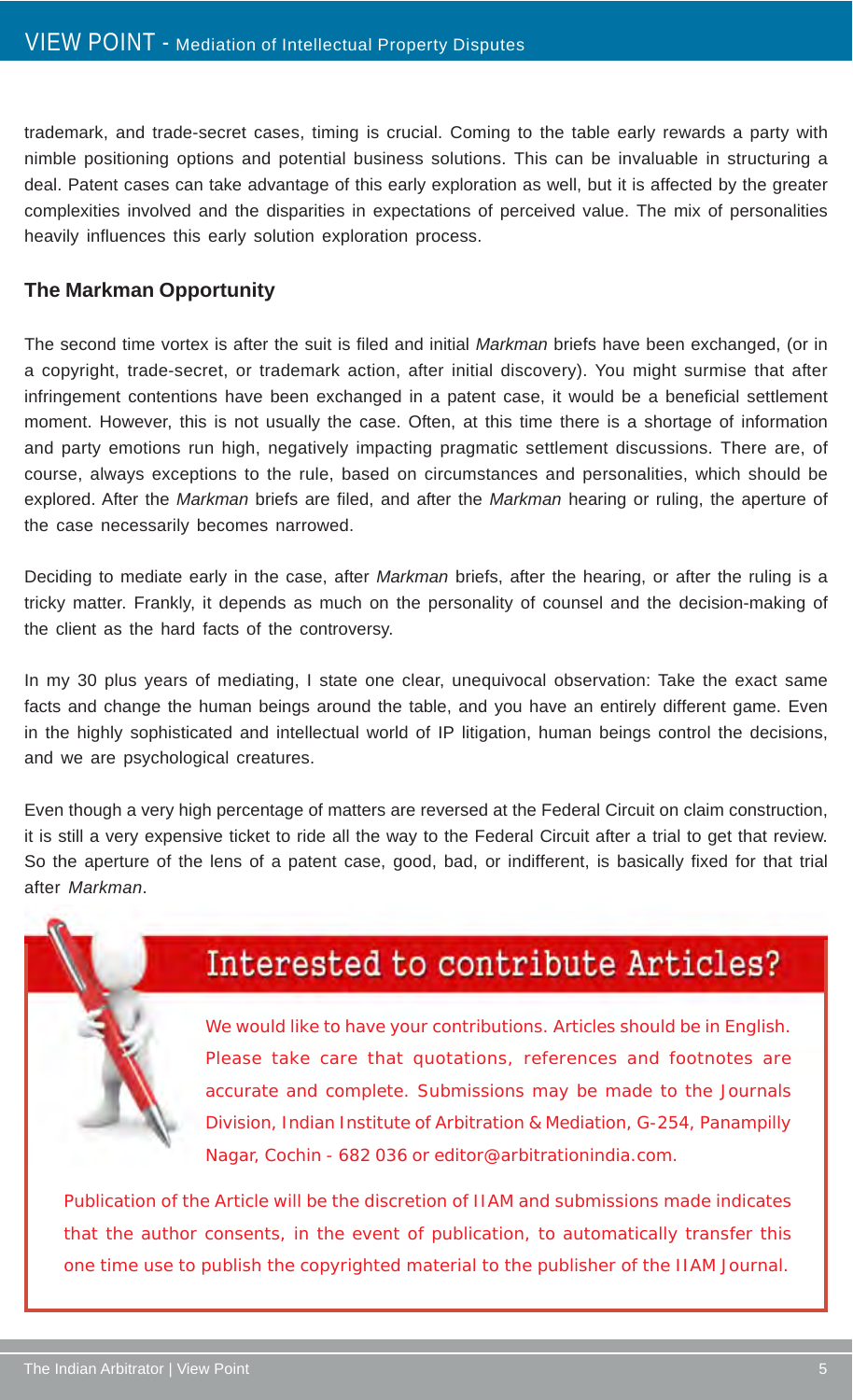Based on whichever party thinks they won *Markman*, the positions of the perceived winner will harden. Then, often extreme creative legal reasoning, i.e., *cirque du soleil* contortions, can occur from the "non-winner" of the *Markman* (i.e., better than "loser of the *Markman*" because no one ever thinks they lost the *Markman*). Once these hardened positions or contortions have occurred, it is very hard for strong personalities to step back from the brink.

It can be preferable to try for a mediation opportunity pre-*Markman* ruling. In a complex case where the judge is an unknown, we might need the hearing first. Where there are less complex issues or where the judge is more of a known quantity, mediation after the briefs are exchanged may be sufficient.

#### **Post-Discovery and Expert Report Exchange**

The third time vortex comes after fact discovery, if anything meaningful was unearthed. The fourth one occurs after expert reports have been exchanged. By this point the aperture of the case is even more narrowed; the parties realistically understand their respective positioning. Summary judgments are being teed up, the damage models are revealed, and the money trail, or lack thereof, becomes is clarified.

"*Filthy lucre*"— Money. Ultimately, in most IP matters, there are issues of both the sword and shield. There are times when a settlement can be very creative and include nonmonetary options, but often it's simply more money, or less money, that drives a deal.

In patent, copyright, and trade-secret cases, the damage models are clarified once the expert reports are exchanged. In other commercial matters, the months and weeks leading up to trial may provide a perfect storm in which meaningful settlement discussions can occur. However, in IP cases, this is often not the case. The cost to prepare the case and prep the witnesses for trial causes IP counsel to hunker down, dig in their heels, and prepare their trench for war. Once this occurs, it is harder for either side to offer an olive branch. Yet meaningful discussions are still possible especially if something surprising occurs. Discussions can also happen after post-trial motions and before appeal to the Federal Circuit.

All parties at mediation have constituencies to which they must report. In-house counsel reports to business units, CEOs report to boards, partners report to their managing committee. Even solo entrepreneurs often have venture capitalist funding, an executive staff, or a spouse, to which they feel accountable. Seen or unseen, these entities are part of the deal. They create a shadow-boxing effect. In a contingency fee matter, while the ethical rules are clear that the clients' best interests always control, counsel has a clear stake in the outcome and is a full partner at the table, psychologically, if not in reality.

*Politics*. There's a client culture that each client representative must abide. It's never a clean black or white issue. It can be dependent on internally driven issues, at a company outside the logical parameters of the content of a case. Looming IPOs, mergers, shifts in the chain of command, a new policy on "toughness," and a new policy on getting cases moved are a few, but the list is not exhaustive. Decision makers of organizations are employees who would like to stay employed. Being attuned to those internal politics is critical in creating movement toward a workable deal with proper optics. Good diagnosis is paramount. If the diagnosis isn't correct, then the actions taken will be solving the wrong problem.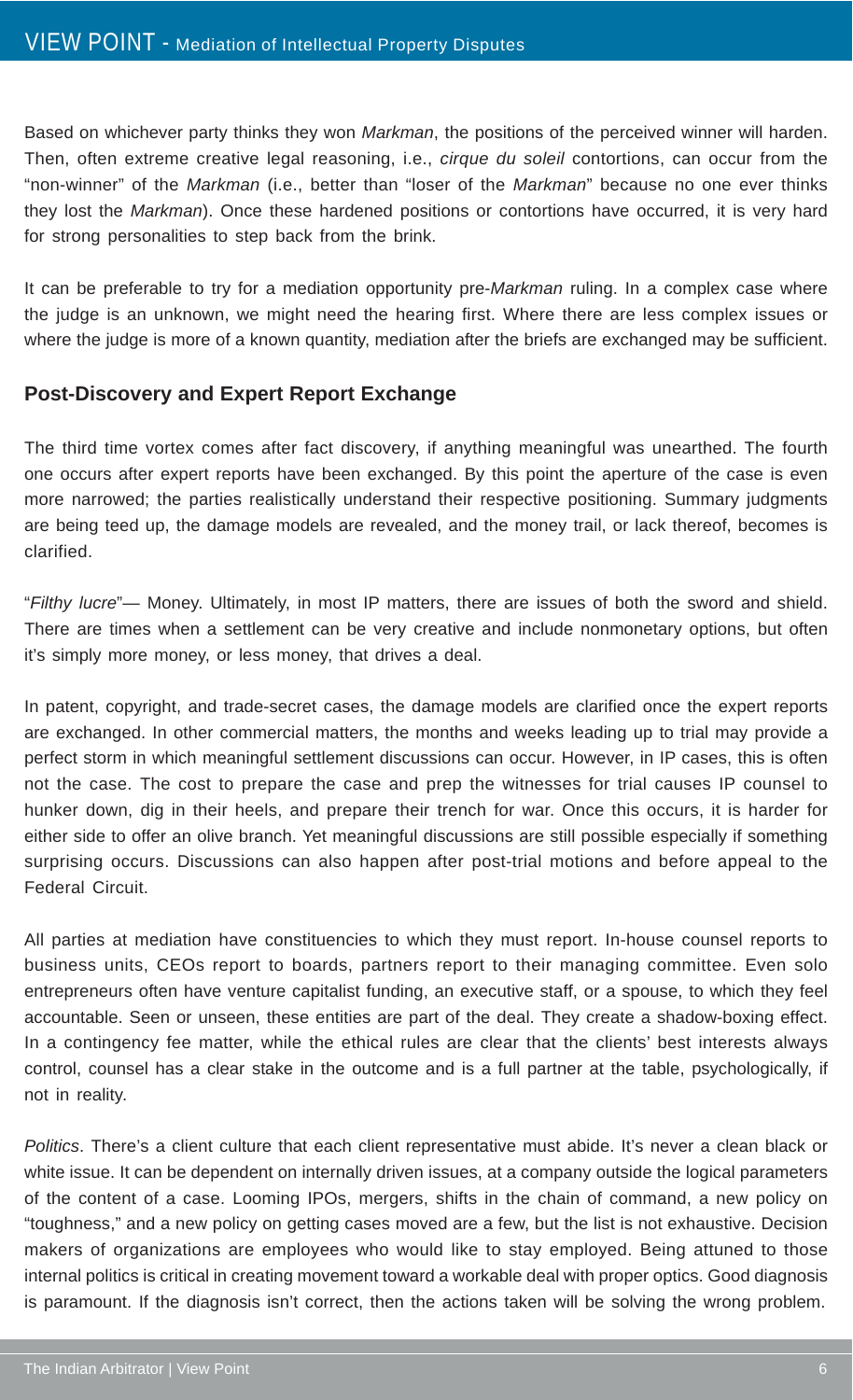These issues have deep relevance based on the decision-making apparatus of the client. A good mediator should have keen diagnostic abilities in order to help bring laser clarity to work through the thorny field of unrealistic expectations and unreasonable positions. Those diagnostic abilities also help mediators ferret out unrealized possibilities for a deal or a solution. Mediators need to encourage the parties to explore significant issues such as timing, deal options, settlement parameters, and creative structures that will work within the given dictates of each group. Sometimes is the effort is subtle, sometimes overt, depending on the politics and dynamics of the situation. A gentle or firm hand is critical based on the personalities and needs of the individuals.

*Optics*. The visuals of a deal are usually more important for defendants, but can also be important for plaintiffs, who want to preserve the structure of a licensing program, or set parameters for other deals in the future.

The Federal Circuit, Congress, and even the Supreme Court have all been wading into the intellectualproperty waters in a more activist way than in the past. The landscape is constantly changing, especially since the lifespan of an IP case can be longer than the average commercial case. Things can change during the interim, giving parties an opportunity for motions for rehearing, motions for en banc rehearings, and petitions for Supreme Court review, all of which can impact the case midstream.



Recognizing that the empowerment to resolve disputes amicably and voluntarily is an expression of civil maturity, IIAM along with India International ADR Association has formulated "Pledge to Mediate" among companies and organisations as part of promoting best governance and speedy justice. By becoming signatory of the Pledge, you make a public, policy statement indicating your commitment to the promotion of amicable



settlement of disputes. The pledge is cost-free and not legally binding. Organisations stand to benefit from various vital outcomes, including Expression of Corporate Governance, Goodwill Generation, etc.

Become a signatory to the "Pledge to Mediate" –For details log on to www.arbitrationindia.org/ pledge.html or contact IIAM Director at dir@arbitrationindia.com for details.

Mathematics may not teach us, how to add happiness, or how to minus sadness... But it does teach one important thing.... Every problem has a solution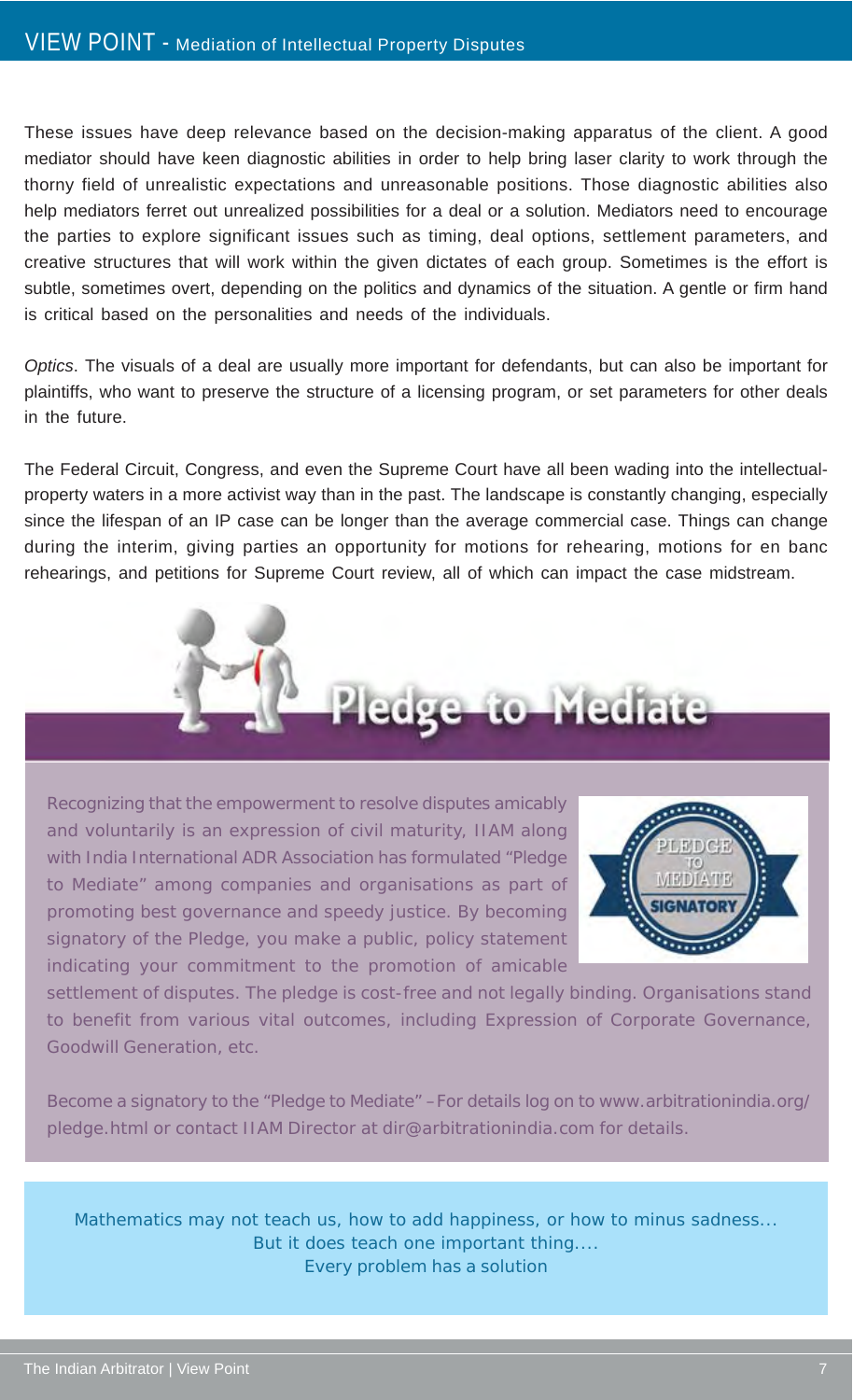Israeli psychologist Daniel Kahneman, who won the 2002 Nobel Prize in Economics, has extensively studied the psychology of judgment, decision making, behavioral economics, and hedonic psychology. He proved that most people respond to the loss of a given amount of money about twice as strongly as they react to a similar gain. In other words, it hurts twice as much to lose something, in contrast to the pleasure derived from an equal gain. His work demonstrated how the human decision-making process works specifically regarding that loss aversion. For example he explained why many people fail to make money in the stock market over the long term. People lack the fortitude to sell shares when down, because they are unable to fathom taking a loss; rather, they will watch their investment plummet with the hope that one day it will rise again.

Kahneman established a cognitive basis for common human errors that arise from heuristics and biases. I see this in operation every day. Predicting outcomes is extremely difficult. By definition one side will be wrong, not necessarily in what the outcome "should have been," but in what the outcome actually becomes. After Decca Records rejected the band "The Beatles" with the comment, "Guitar groups are on the way out, Mr. Epstein," George Martin signed the group to EMI's Parlophone label. The rest, of course, is history.

Human beings are much more failure-avoidant than success-driven. In fact, our whole compensation system rewards little successes and punishes big failures. A good mediator can counter this with options outside the box, if they that tap into the internal needs of each party while designing the structure of a deal around these parameters with workable optics.

I have been a warrior most of my career, starting out in the early 1980s doing oil and gas litigation, securities fraud, complex tort, and business litigation. I think it takes an old warrior to know how to be an effective peacemaker. Some of the nice "win-win" problem-solving bromides are not particularly effective in complex commercial litigation, much less IP litigation, where the smartest of the smart play.

#### **The best tools to achieve results?**

Think far outside the box—but still within the standards of the game.

Be attuned to the optics and politics of the parties and the need to not be seen as "not losing."

Come armed with a heavy dose of patience and a relentless pursuit of a solution.



#### AUTHOR:

Hesha Abrams, Esq. is a US based acclaimed attorney–mediator. She has successfully mediated for thousands of parties, and was an innovator in the mediation field, serving on the legislative task force that drafted the landmark Texas ADR law. She has worked in the UK, China, Mexico, Thailand and India and with parties from all over the globe. For further information, see www.HeshaAbramsMediation.com.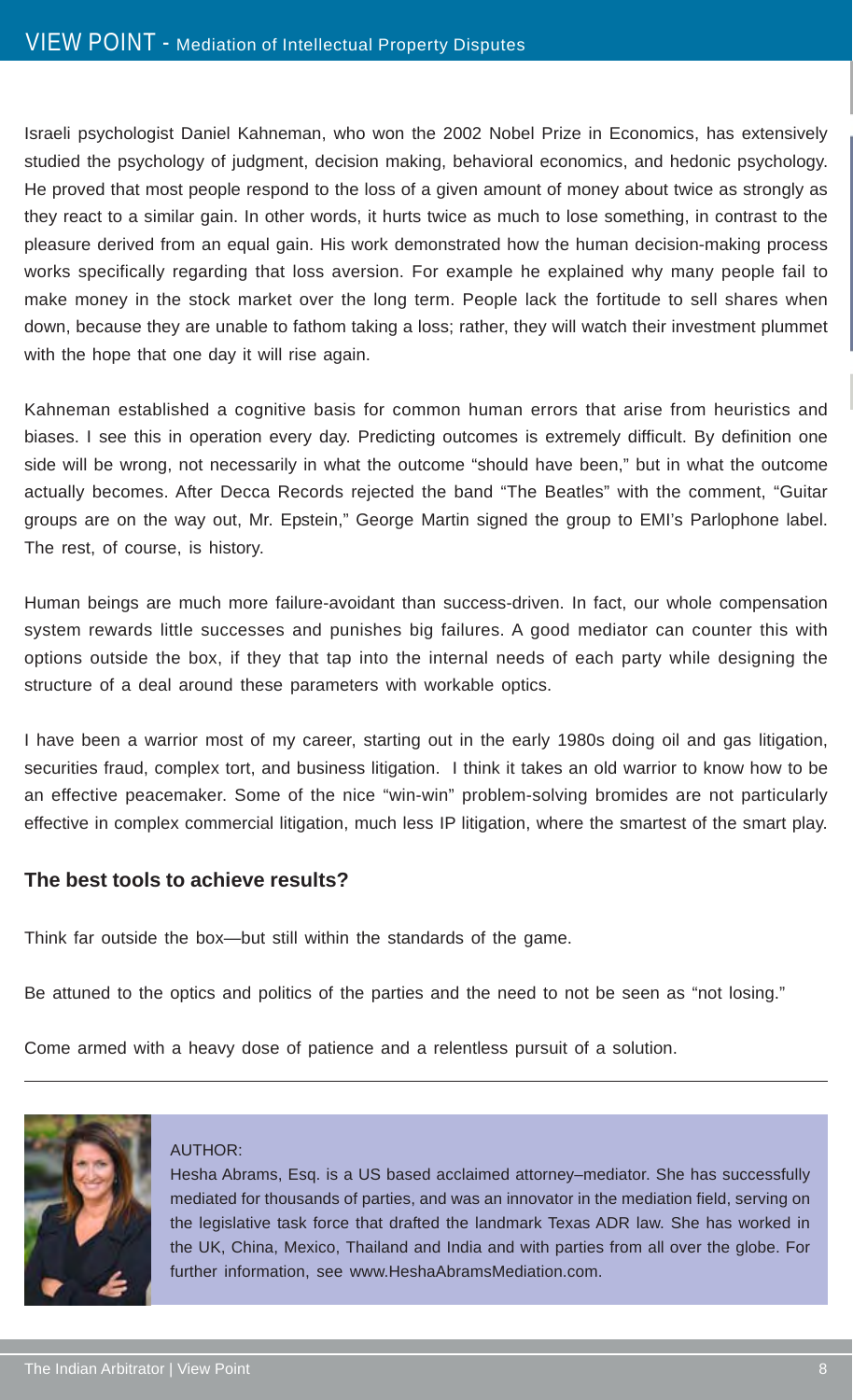### **Article**

### ICC'S EXPEDITED PROCEDURE RULES : MORE POWER TO THE 'COURT'?

### GLADWIN ISSAC

*For long, the ICC has been actively exploring techniques to reduce time and costs in international arbitration. On the 1st of March 2017, the ICC introduced the latest amendment to the ICC Arbitration Rules an "Expedited Procedure", allowing parties to avail a faster and more cost-effective adjudication of claims. However, as much as it promotes efficiency, the recently Expedited Procedure Rules clearly limit party autonomy. Author analyses the effect of the new Rules.*

 $\mathbf 0$ n the 1<sup>st</sup> of March 2017, the International Chamber of Commerce ("ICC") introduced the latest amendment to the ICC Arbitration Rules ("ICC Rules") an "Expedited Procedure", allowing parties to avail a faster and more cost-effective adjudication of claims brought under the auspices of the ICC Court of Arbitration ("the Court"). Under the revised ICC Rules, all claims with amounts in dispute below US\$ 2 million will be automatically governed by the Expedited Procedure Rules contained in Article 30 of the ICC Rules and Appendix VI.

For long, the ICC has been actively exploring techniques to reduce time and costs in international arbitration. Long back in 2003, the ICC released the Guidelines for Arbitrating Small Claims under the ICC Rules of Arbitration. Though not binding, it forms an integral part of the modern day arbitral practice. This string of new measures has been brought in to preserve the legitimacy of the arbitral process, a process whose key benefits like speed, cost and efficiency have been sacrificed at the altar of convenience, over time. More specifically, as Alex Mourre, the President of the ICC Court of Arbitration, the world's leading arbitral institution, puts it, this "new offer" brings the ICC in line with other key arbitral institutions like the Stockholm Chamber of Commerce ("SCC") Singapore International Arbitration Centre ("SIAC") and the Hong Kong International Arbitration Centre ("HKIAC"), and reflects the rising demand for faster and cheaper arbitrations.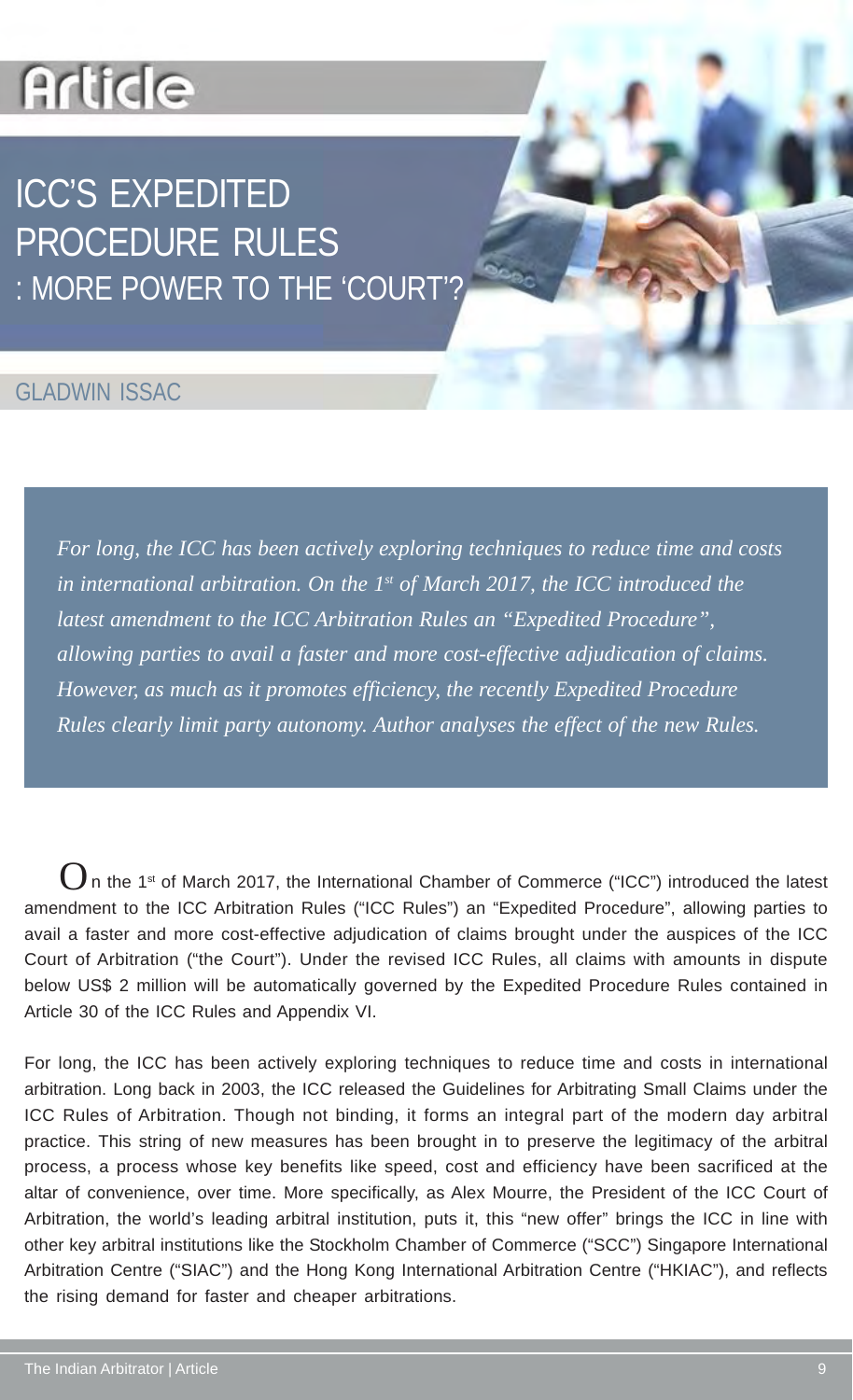According to ICC's Statistics, 32 percent, i.e. roughly one-third of the new cases filed in 2015 with the Court involved claims with an amount in dispute below US\$ 2 million. Further, during the last ten years, between 39.6 percent (2006) and 32 percent (2015) of the ICC's new cases involved amounts in dispute below US\$ 2 million. This led to the introduction of rules in order to administer these small claims cases to be resolved in a more cost-efficient manner and a shorter period of time.

However, the Expedited Procedure will not be available if (i) the arbitration agreement predates 1st March, 2017, i.e., it was entered into before 01 March 2017, (ii) the parties have agreed to opt out of it, or (iii) the ICC Court decides – either as a result of a motion from one party or of their own accord – that the expedited procedure is not appropriate for that particular case.

In brief, the Expedited Procedure Rules will provide for the following key changes, as compared to a non-expedited arbitration:

#### **Appointment of a Sole Arbitrator**

The Rules provide that even where the arbitration agreement provides for three arbitrators, the Court may appoint a sole arbitrator, thus bringing down the cost significantly.

#### **Case Management Conference**

Terms of Reference, one of the traditional hallmarks of ICC Arbitration have been dispensed with under the Expedited Procedure Rules. Instead, a Case Management Conference shall be held which must take place within 15 days of the transfer of the file to the arbitral tribunal.

#### **Streamlined Procedures**

The tribunal will have the discretion to adopt such procedural measures as it considers appropriate. In this regard, it shall have the authority, subject to consultation with the parties, to decide whether document production is required or not, to limit the length and scope of submissions and factual or expert evidence. It may also decide whether to hold any hearings via telephone or video-conference, or to base its decision on the written submissions of the parties alone.

#### **Six Month Time Limit**

The tribunal will be required to render its award within six months of the case management conference. However, the tribunal can grant extensions in circumstances which are, according to the Court, "limited and justified".

#### **Fees**

The arbitral tribunal fees and the administrative costs will be calculated on the basis of a new scale. As such, the overall costs of using the expedited procedure is low, resulting in a forty percent reduction as compared with non-expedited cases.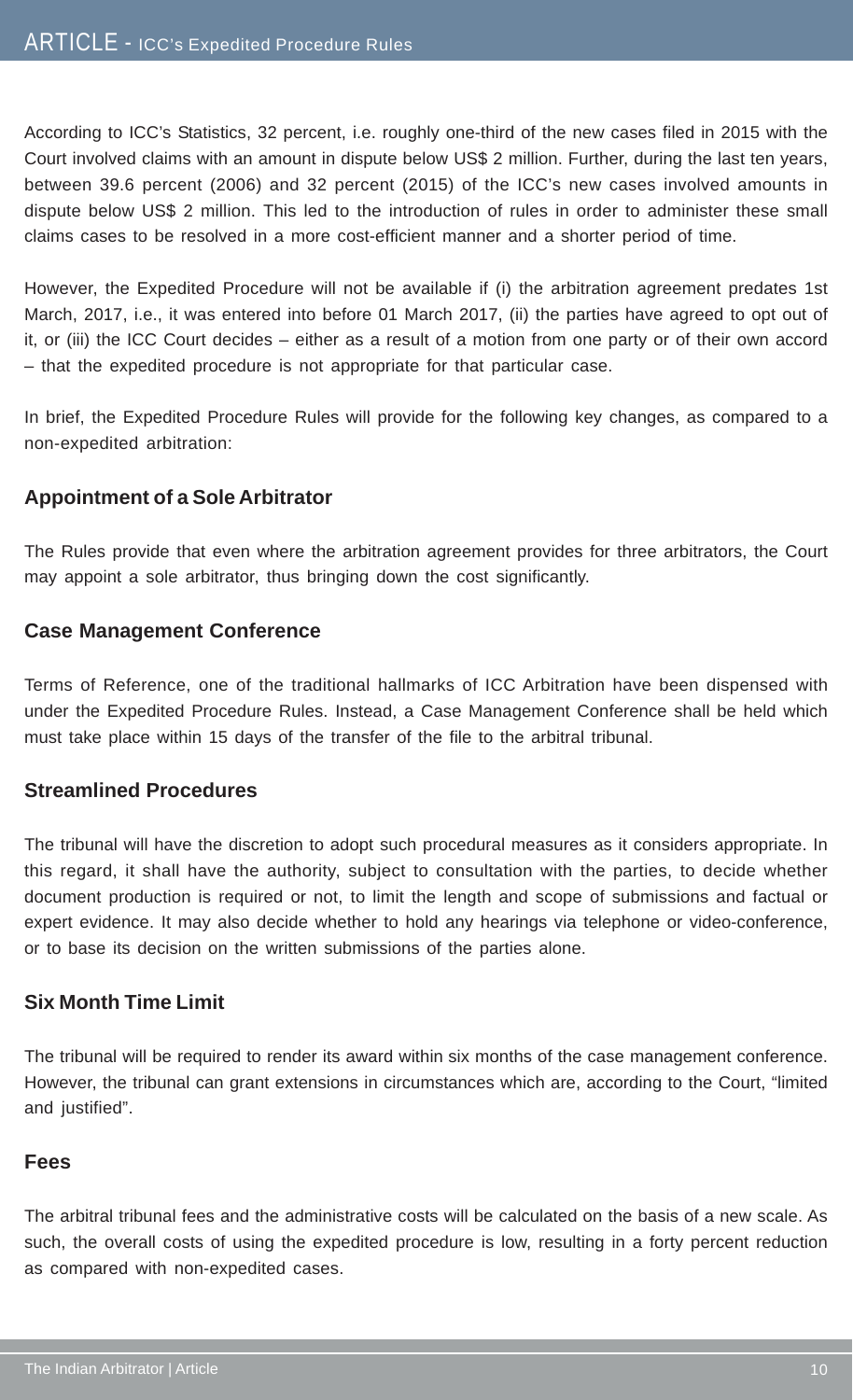#### **Opt-In Provisions**

Arguably one of the most innovative and challenging provisions, the ICC Rules also provide for the possibility that the Expedited Procedure Rules may be employed on an opt-in basis for even arbitrations exceeding the US\$ 2 million limit set by the ICC provided the parties consent to the same.

However, as much as it promotes efficiency, the recently Expedited Procedure Rules clearly limit party autonomy. The crucial decision of the parties with regard to the number of arbitrators is of immense significance and the parties' choice to tailor the proceedings according to their convenience seems appropriate. Nonetheless, it is also to be noted that by virtue of submitting their disputes to be governed by the ICC Rules, the parties have consented to the ICC Court's powers. This party autonomy is further respected by the fact that the Expedited Procedure Rules will only be applicable to arbitration agreements concluded after 1st March 2017. Moreover, as stated before, if the parties wish to have a three-member tribunal, they can opt out of the Expedited Procedure Rules in their arbitration agreement. Therefore, while it may seem that the Court's unbridled powers may contravene the principle of party autonomy, it is to be noted that the expedited rules are effective when parties cannot mutually agree to expedite the arbitration with small claims.

While is true that the recent amendments to the ICC Rules are a welcome change, only time will tell whether it would deliver the desired result. In light of issues regarding the enforceability of awards passed by a sole arbitrator where parties have agreed to three arbitrators, and awards passed on the basis of documents-only arbitrations, this move is a brave attempt to achieve the greater goal of efficiency in the arbitral process. In principle, the Expedited Procedure Rules strives to keep a check on all stakeholders: the parties, their legal representatives, the arbitral tribunal and the ICC Court itself, allowing a greater number of small value claims to be resolved quickly and cost-effectively. However, it remains to be seen how the ICC will approach more complex cases under the US\$ 2 million threshold insisting on a sole arbitrator.



#### AUTHOR:

Gladwin Issac is a BSW LLB. (Hons.) Candidate 2018 at Gujarat National Law University.

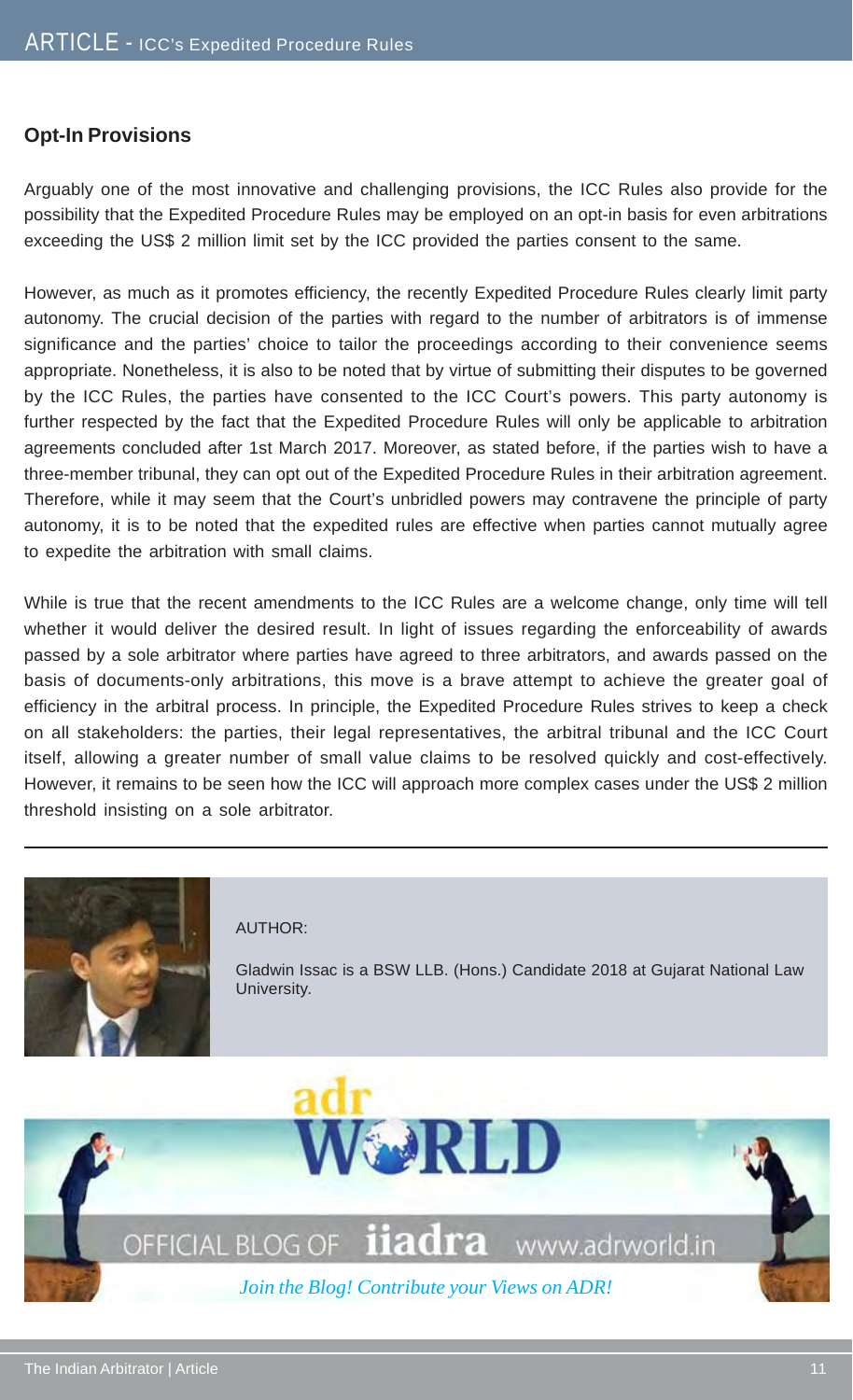### Out of the Box



The story is told of a woman who bought a parrot to keep her company, but she returned it the next day. "This bird doesn't talk," she told the owner.

"Does he have a mirror in his cage?" he asked. "Parrots love mirrors. They see their reflection and start a conversation."

The woman bought a mirror and left. The next day she returned; the bird still wasn't talking.

"How about a ladder? Parrots love ladders. The happy parrot is a talkative parrot." The woman bought a ladder and left. But the next day, she was back.

"Does your parrot have a swing? No? Well, that's the problem. Once he starts swinging, he'll talk up a storm." The woman reluctantly bought a swing and left.

When she walked into the store the next day, her countenance had changed. "The parrot died," she said.

The pet store owner was shocked. "I'm so sorry. Tell me, did he ever say anything?" he asked.

"Yes, right before it died," the woman replied. "In a weak voice, it asked me, 'Don't they sell any food at that pet store?'"

Sometimes we forget what's really important in life. We get so caught up in things that are good while neglecting the things that are truly necessary.

Take a moment to do a "priority check", and strive for what is most important today. Don't wait for the parrot to die.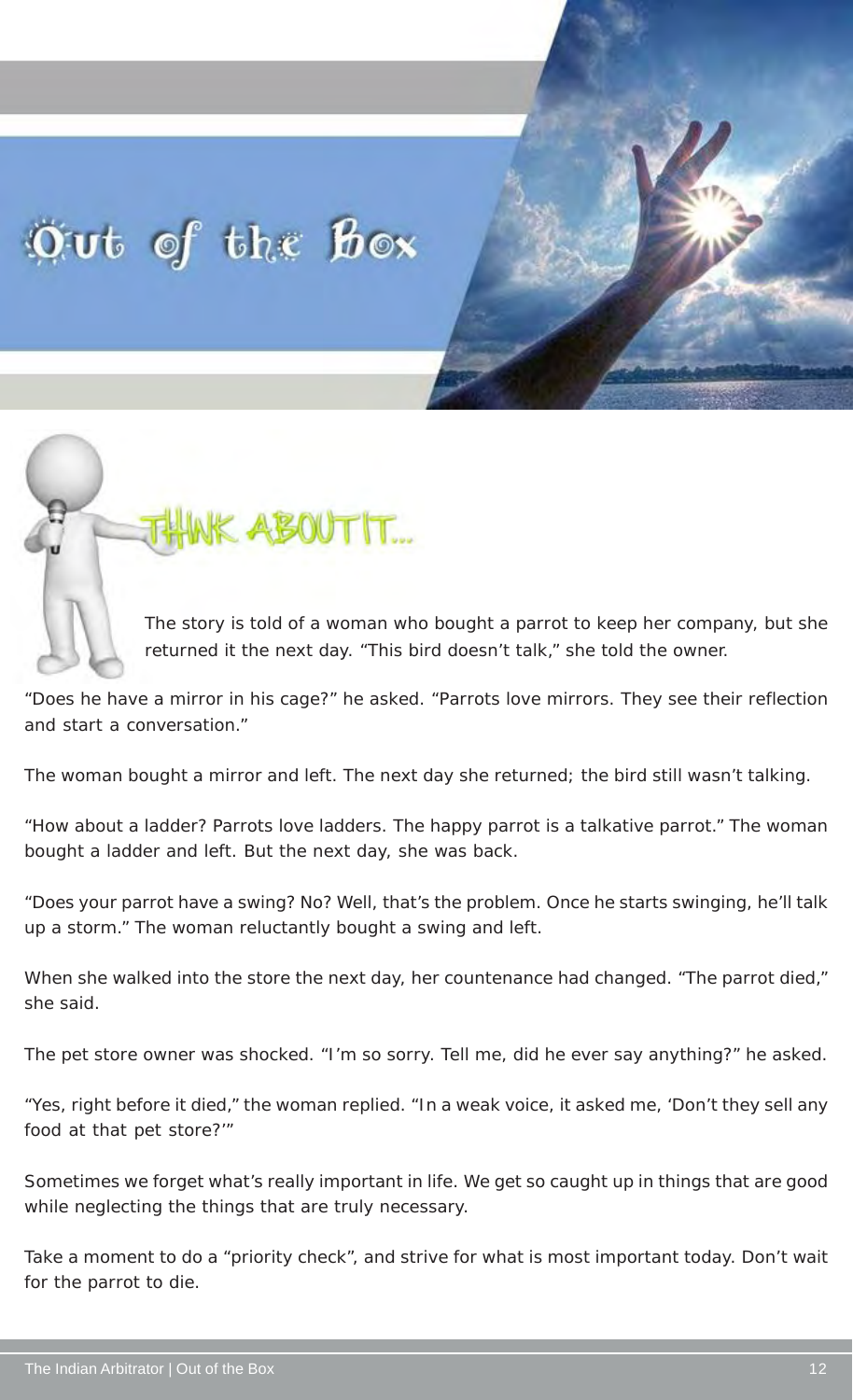

**Brain** easers I inserted seven doughnuts to a rope and tied the two ends of it. I wanted to eat a doughnut without cutting the rope or breaking doughnut. How?

[Answer at Page 17]

A lady manager of a big reputed office asked a newly recruited man to come into her office.

"What is your name?" was the first thing she asked the new guy.



"John," he replied.

She scowled, "Look… I don't know what kind of a namby-pamby place you worked before, but I don't call anyone by their first name. It breeds familiarity and that leads to a breakdown in authority. I refer to my employees by their last name only … Smith, Jones, Baker …that's all. I am to be referred to only as Mrs. Robertson. Now that we got that straight, what is your last name?"

The new guy sighed, "Darling………… My name is John Darling."

"Okay John, the next thing I want to tell you is …"

Not ALL rules can be followed!!!



*With a view to promote and support students in developing the qualities of legal research and presentation, IIAM is providing opportunity to law students to publish original, innovative and thought provoking articles on arbitration, mediation, conciliation, dispute resolution and similar topics and critiques on judgments relating to the same topics. Selected articles will be published in the "Indian Arbitrator". From amongst the submitted articles, every year one student author will receive the "Best Young Author" certificate from IIAM.*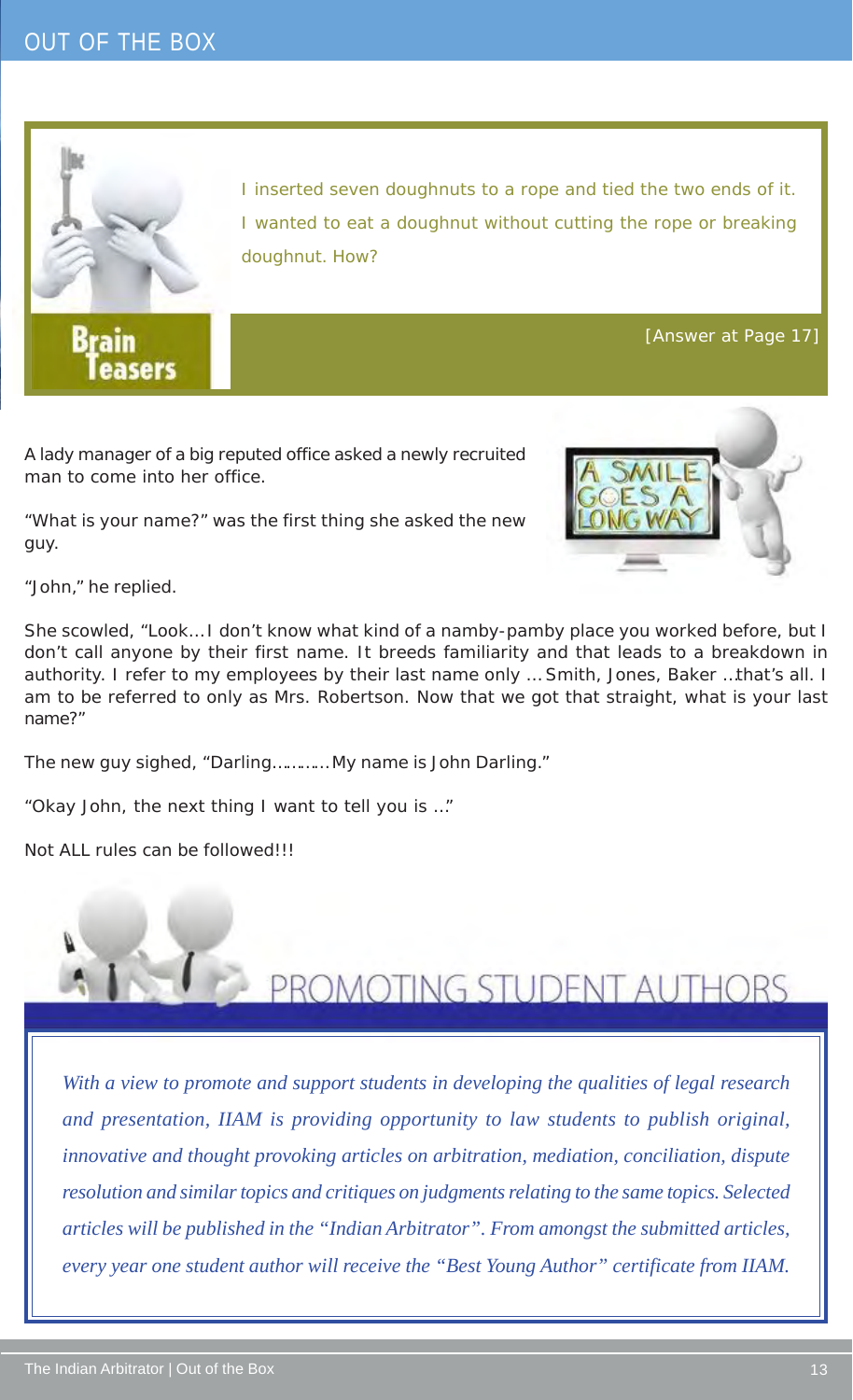## News & Events

### GLOBAL POUND CONFERENCE INDIA MAY 12-14, 2017 AT CHANDIGARH



The Global Pound Conference ("GPC") Series is an unprecedented year-long international initiative designed to create a dialogue on commercial dispute resolution between users, advisors and providers.

The GPC Series has been organized in homage to the thoughtful contributions of Dean Roscoe Pound, Chief Justice Burger, Professor Sander, and others present at the 1976 Pound Conference who laid the foundation for the growth of ADR internationally.

The goal of the GPC Series titled "Shaping the Future of Dispute Resolution & Improving Access to Justice," is to stimulate and continue conversations about forms of commercial dispute resolution and how they are practiced throughout the world. GPC is happening in approximately 40 cities in 31 countries.

The goal of the GPC series is to create a conversation about what can be done to improve access to justice and the quality of justice around the world in civil and commercial conflicts. The idea is to convene all stakeholders in dispute resolution – commercial parties, chambers of commerce, lawyers, academics, judges, arbitrators, mediators, policy makers, government officials, and others – at conferences around the world and discuss about the existing tools and techniques, stimulate new ideas and generate actionable data on what corporate and individual dispute resolution users actually need and want, both locally and globally.

The GPC India will take place over a period of three days from 12 to 14 May 2017 in Chandigarh, India. Join in the conversation and make your mark in improving access to justice by attending this unique event! The Global Pound Conference is your opportunity to be part of history!

For more information about GPC India and to register, log on to: http://chandigarh2017.globalpoundconference.org/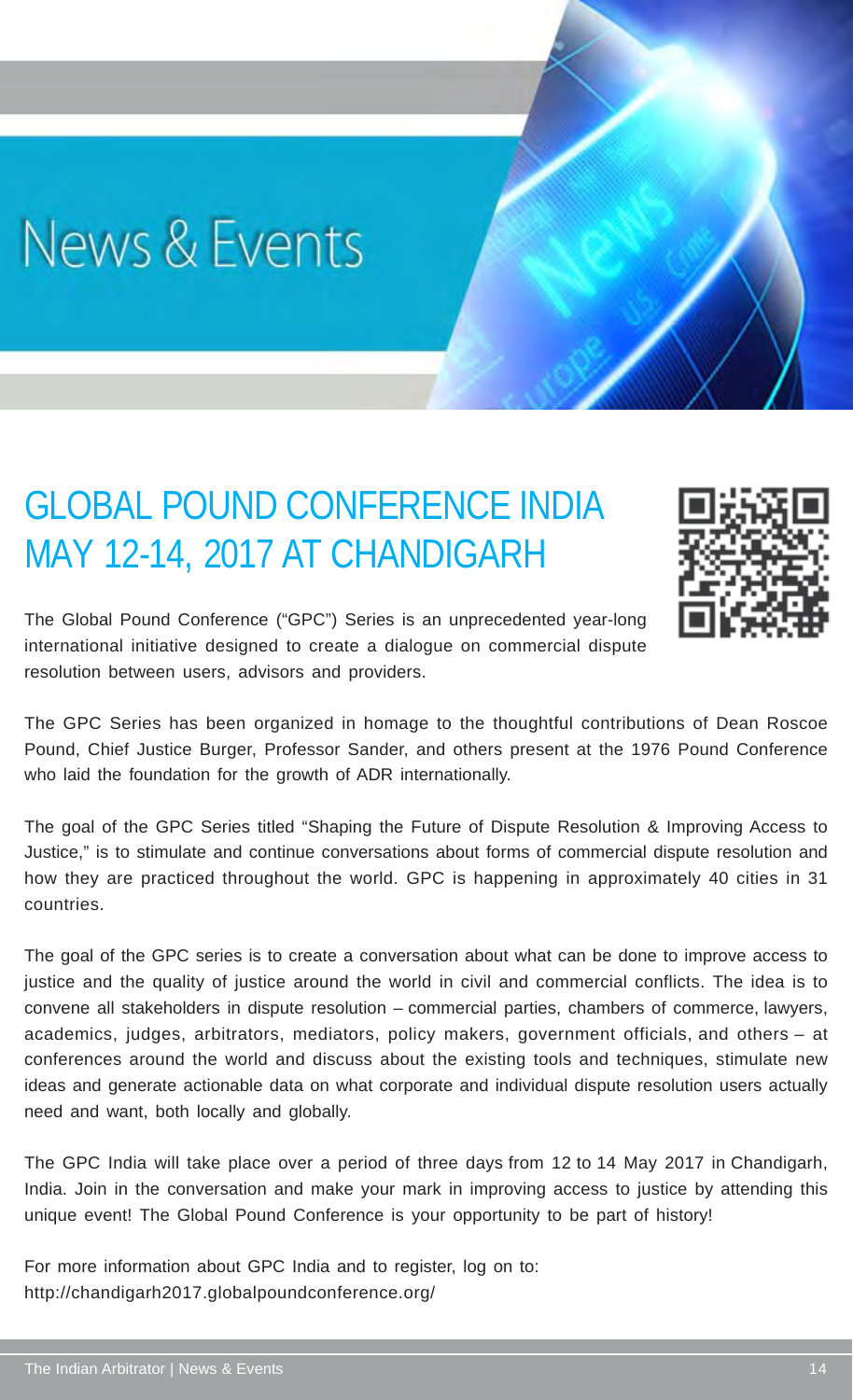### INDIA BECOMING HUB OF INTERNATIONAL ARBITRATION

Chief Justice of India J.S Khehar said India is becoming a hub of international arbitration and the potential for international arbitration is increasing due to foreign investment. The Chief Justice was speaking at a two-day seminar 'Engaging Asia Arbitration Summit'. He said, "At the highest level of planning in Indian government, efforts are on that neither the government nor its agencies will have interference in international arbitration process. The zero interference by the government will give room for foreign traders in India that the process here is neutral. It will promote further confidence of traders in arbitration in the country."

### LEGAL AID FOR FAMILY MEDIATION TO CONTINUE AFTER 2018 IN UK

The government has publicised its commitment to supporting family mediation as a major route to resolving family conflicts without the need to go to court, by confirming that legal aid will be extended after 2018. New legal aid contracts to provide family mediation services will be offered to eligible firms, upon submission, in April 2018, and the government has said that it does not envisage making significant changes to the way the service is delivered currently. The government will maintain key quality standards, which must be met by all firms offering legal aid for family mediation.



### Like to partner with IIAM Community Mediation Service

Indian Institute of Arbitration & Mediation welcomes you to take part in an exiting attempt of social transition to make our world a safe,

sustainable, peaceful and prosperous place to live.

Make an important contribution by adopting or supporting Community Mediation Clinics.



**For details visit www.communitymediation.in**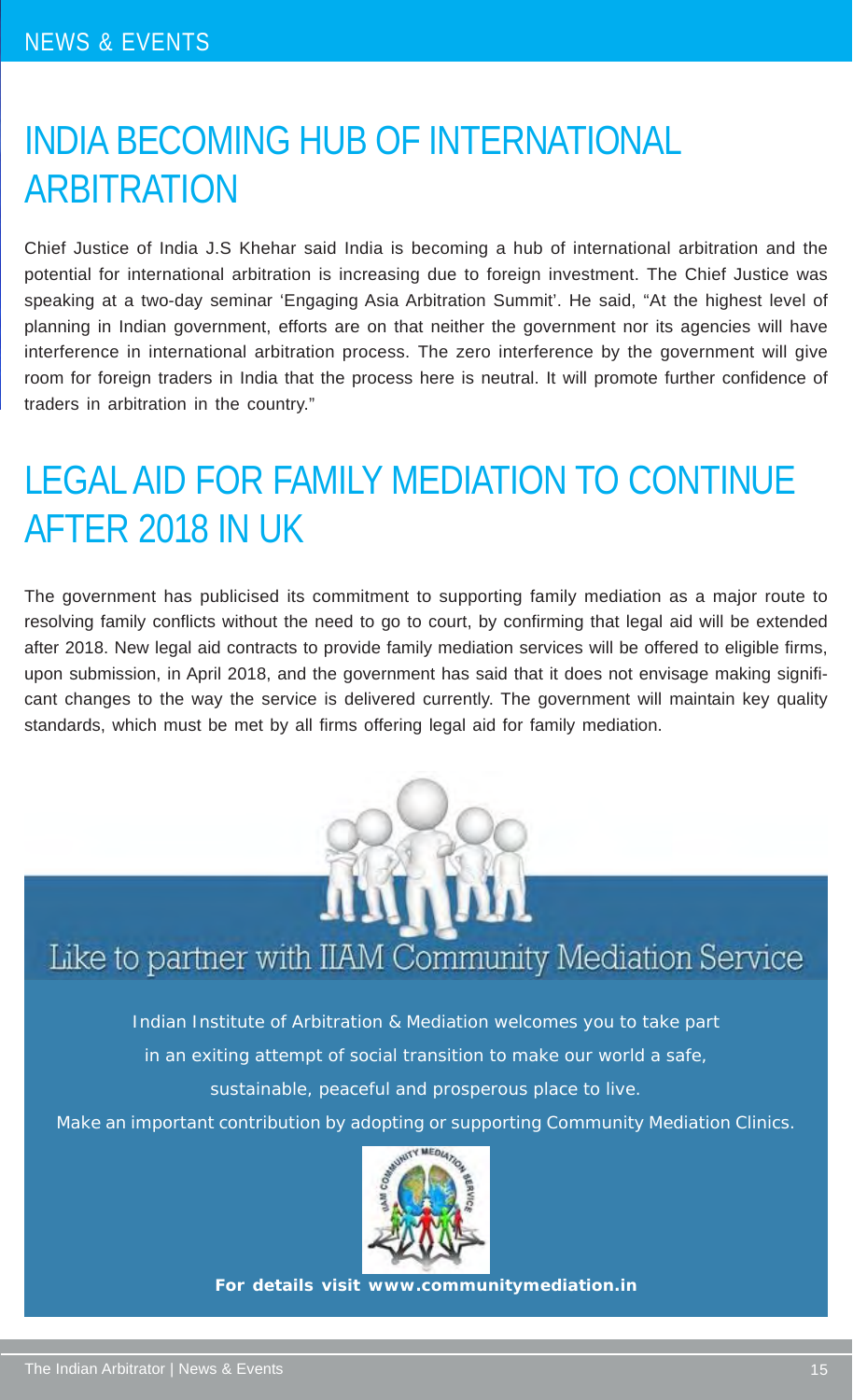### LAWYERS WILL BE FORCED TO SUGGEST MEDIATION IN IRELAND

Solicitors and barristers will be obliged to advise their clients to consider using mediation to resolve disputes under a new Bill to be published in 2017. Tánaiste and Minister for Justice and Equality Frances Fitzgerald will bring the Mediation Bill to the Cabinet. It will introduce an obligation on solicitors and barristers to advise parties to disputes to consider using mediation as a means of resolving them. In addition, when court proceedings are launched, it will also oblige the parties to confirm to the court they have been advised about the mediation option, and have considered it.



### COMMERCIAL MEDIATION TRAINING PROGRAM 29 MAY - JUNE 02, 2017

Are you interested to become a Commercial Mediator or a specialist Dispute Resolution Practitioner? With the rise in the volume of business, dispute resolutions and enforcement have also increased. Mediation has become an undeniable part of the legal landscape. Domestic and international business community is increasingly incorporating mediation as the primary method of dispute resolution. A trained mediator / professional helps in assisting the parties in identifying and clarifying shared interests, shared needs, individual interests and individual needs. The mediator guides the parties toward solutions that are workable and longstanding. Effective conflict resolution skills is the key to prevent destructive conflict, enabling lawyers and consultants to better assist their clients in business deals and disputes. Mediation has become a truly global profession, earning international recognition. The IIAM Mediation Training Program combines the theory of ADR through highly interactive, skill-based courses in negotiation and mediation.

As per IIAM Mediator Accreditation System, a candidate having successfully completed Mediation Training Program is categorised as Grade B Mediator. The program will be for 40 hours | 5 days, during 29 May to 02 June, 2017 (Monday to Friday) at Cochin, Kerala, India.

For further details log on to www.arbitrationindia.org/events.html